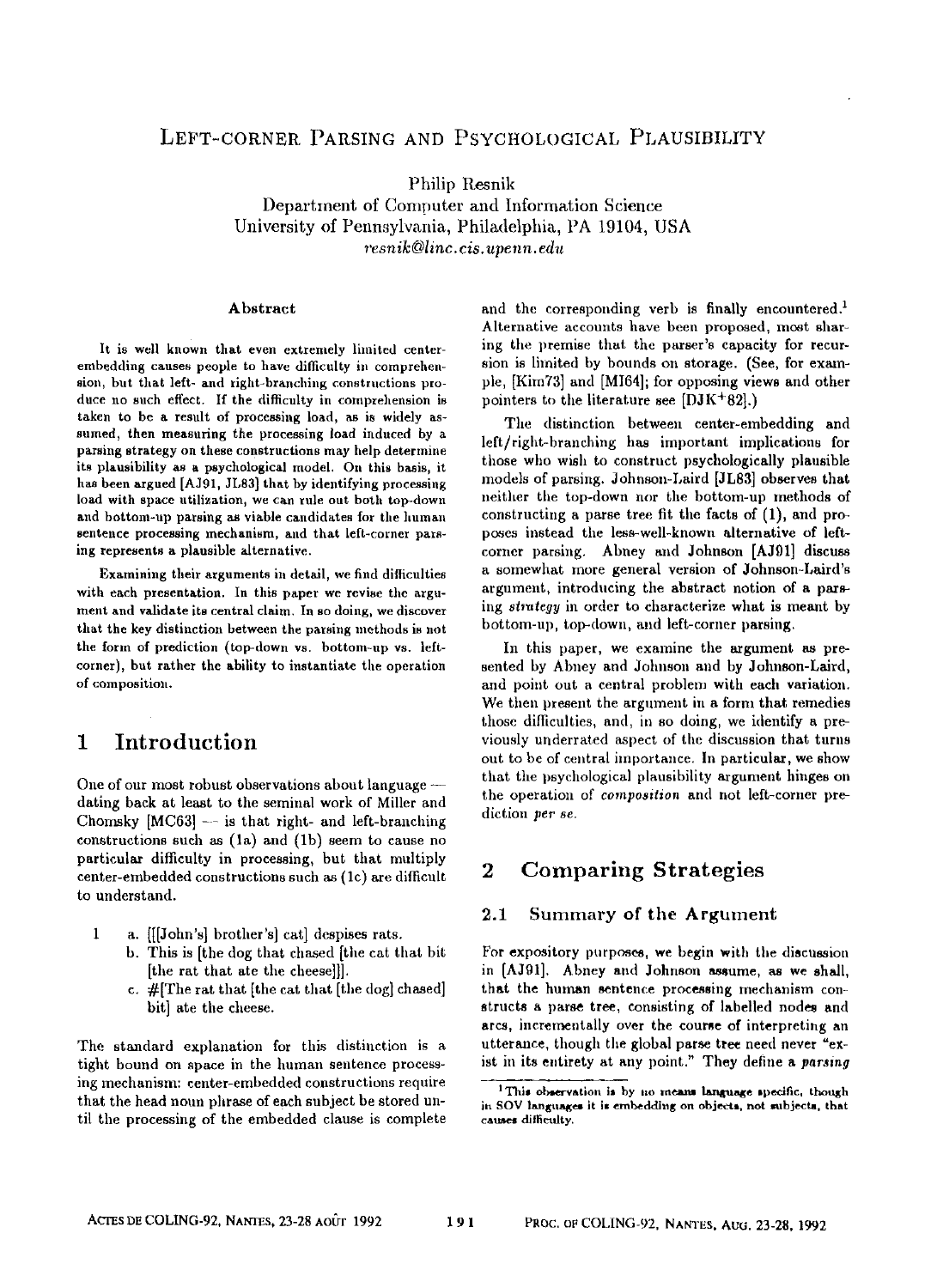

Figure *1: A parse tree* 

*strategy* to be "a way of enumerating the nodes and arcs of parse trees." This is, in fact, a generalization of the concept of a *traversal* [ASU86].

*A top-down* strategy is one in which each node is enumerated before any of its descendants are; a *bottomup* strategy is one in which all the descendants of a node are enumerated before it is. So, for example, a topdown strategy would enumerate the nodes of the tree in Figure 1 in the order ABCDEFGHI, and a bottom-up strategy would enumerate them in the order CEFDB-HIGA. In a *left-corner* strategy, for each node  $\eta$ , the leftmost child of  $\eta$  is enumerated before  $\eta$ , and the siblings of the leftmost child are enumerated after  $n$ . The strategy takes its name from the fact that the first item on the right-hand side of a context-free rule (its *left corner)* is used to predict the parent node. For example, having recognized constituent  $C$  in Figure 1, the parser predicts an invocation of rule  $B \to CD$  and introduces node B. The complete left-corner enumeration of the tree is CBEDFAHGI.

Thus far, we have discussed only the order of enumeration of nodes, and not ares. Abney and Johnson define as *arc-eager* any strategy that enumerates the arc between two nodes as soon as both nodes are present. An *are-standard* strategy is one that enumerates the connecting arc once either none or all of the subtree dominated by the child has been enumerated. For example, the arc-eager left-corner enumeration of the tree in Figure 1 would introduce arc  $(B, D)$  just after node D was enumerated, while the arc-standard version of the left-corner strategy would first completely enumerate the subtree containing  $E$ , D, and F, and *then* enumerate arc (B, D).

In order to characterize the space requirements of a parsing strategy, two more definitions are required. A node is said to be *incomplete* either if its parent has not yet been enumerated (in which case the parser must store it until it can be attached to the parent node), or if some child has not yet been enumerated (in which case the parser must store the node until its child can be attached). The *space requirement* of a parsing strategy, given a grammar, is the maximum number of incomplete nodes at any point during tbe enumeration of any parse tree of the grammar.

Having established this set of definitions, the goal is to decide which parsing strategies are psychologically plausible, given the facts about the human pars-



*left-branching center-embedded right-branching* 

Figure 2: *Branching structures* 

ing mechanism as exemplified by (1). The central claim is summarized in the following table:

| Strategy       |          | Space required |        |              |
|----------------|----------|----------------|--------|--------------|
| Nodes          | Arcs     | Left           | Center | <b>Right</b> |
| Top-down       | either   | O(n)           | O(n)   |              |
| Bottom-up      | either   |                | O(n)   | O(n)         |
| Left-corner    | standard |                | ()í n  | O(n          |
| Left-corner    | eager    |                | O(n)   |              |
| What people do |          |                | O(n)   |              |

The table can be explained with reference to Figure 2. A top-down enumeration of the left-branching tree clearly requires storage proportional to  $n$ , the height of the tree: at the point when Z is enumerated, each of  $A, B, \ldots, X$  remains incomplete because its rightmost child has not yet been encountered.<sup>2</sup> The same holds true for the center-embedded structure: using a top-down enumeration, each of  $A, C, D, \ldots, X$  remains incomplete until the subtree it dominates has been entirely enumerated. In contrast, the top-down strategy requires only constant space for the rightbranching structure: each of  $A, C, \ldots, X$  becomes complete as soon as its rightmost child is enumerated, so the number of incomplete nodes at any time is at most two. We conclude that if the human sentence processing strategy were top-down, people would find increasing difficulty with both multiply left-branching and multiply center-embedded constructions, but not with right-branching constructions. The evidence exemplified by (1) suggests that this is not the case.

A similar analysis holds for the bottom-up strategy. The left-branching structure requires only constant space, since each of  $X, \ldots, B, A$  becomes complete as soon as both children have been enumerated. In contrast, enumerations of the right-branching and centerembedded constructions require linear space, since every leftmest child remains incomplete until the subtree dominated by its right sibling has been entirely enumerated. The left-corner strategy with arc-standard enumeration behaves similarly to the bottom-up strategy, since every *parent* node remains incomplete until the subtree dominated by its right sibling has been

<sup>&</sup>lt;sup>2</sup>Abney and Johnson discuss space complexity with respect to the length of the input string, not the height of the parse tree, but if we assume the grammar is finitely ambiguous this distinction is of no importance.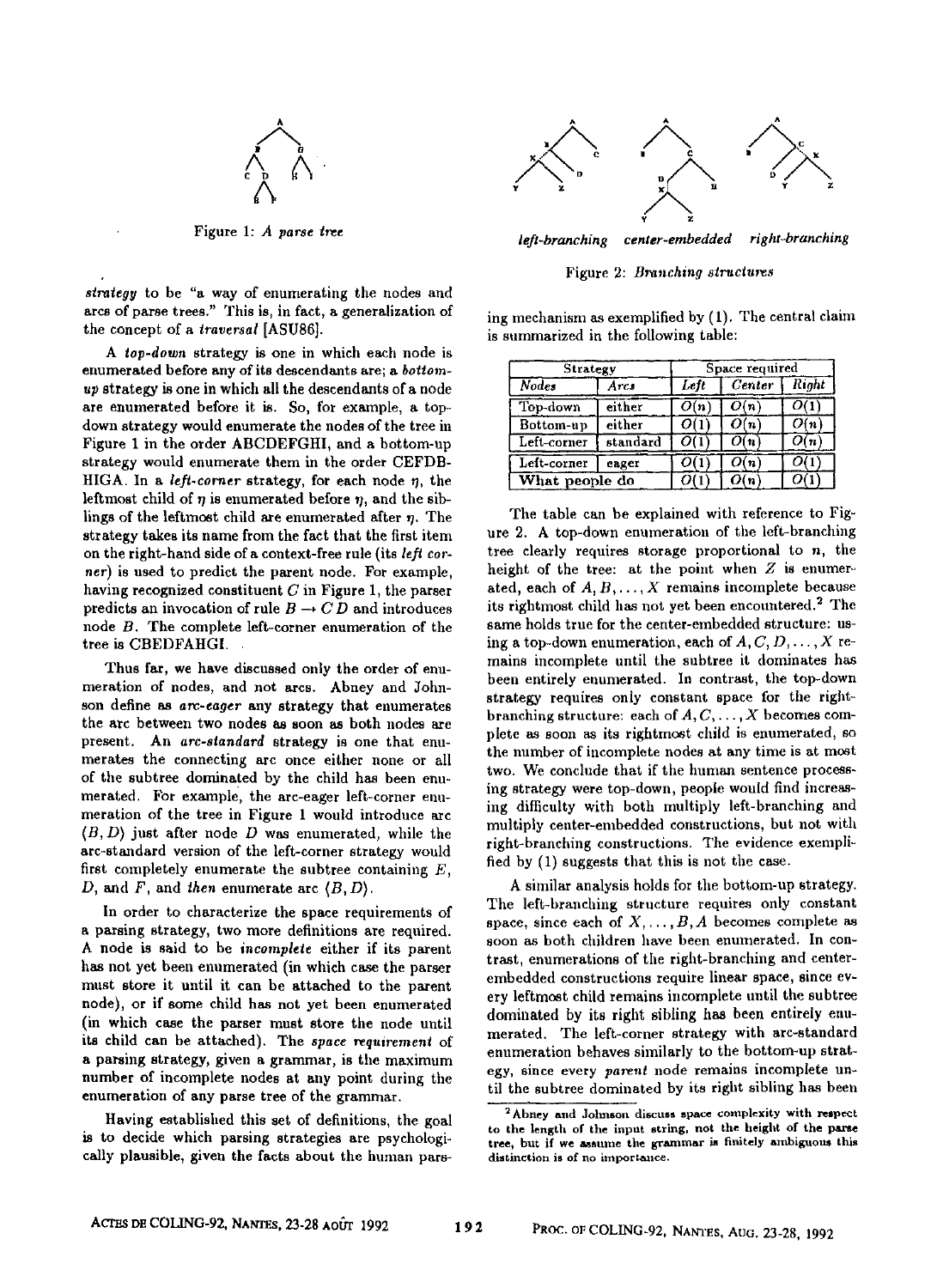entirely enumerated. If increased memory load is responsible for increased processing difficulty, as we have been assuming, then both the bottom-up strategy and the arc-standard left-corner strategy predict that people have more difficulty with right-branching than with left-branching structures. Our conclusion is the same as for the top-down strategy: the asymmetry of the prediction is not supported by the evidence.

On the other hand, arc-eager enumeration makes a critical difference to the left-corner strategy when applied to the right-branching structure. Recall that the left-corner enumeration of nodes for this structure is  $BADC...$  Notice that after node  $C$  has been enumerated, arc (A,C) is introduced *immediately,* and as a result, node A is no longer incomplete. In general, the arc-eager left-corner strategy will enumerate the right-branching structure with at most three nodes incomplete at any point. Furthermore, as was the case for the bottom-up strategy, the left-branching structure requires constant space. We see that only the centerembedded structure requires increased storage as the depth of embedding increases. Thus of the four strategies, the arc-eager version of the left-corner strategy is the only one that makes predictions consistent with observed behavior.

### **2.2** Two Problems

Under the assumptions made by Abney and Johnson, the discussion sketched out above does make a case for a left-corner strategy being more psychologically plaitsible than top-down or bottom-up strategies. However, there are two difficulties with the argument as it is presented.

First, by abstracting away from parsing *algorithms*  and placing the focus on parsing *strategies,* Abney anti Johnson make it difficult to fairly compare space requirements across different methods of parsing. Without a formal characterization of the algorithms themselves, it is not clear that their abstract notion of space utilization means the same thing in each case.<sup>3</sup>

For example, consider the augmented transition network (ATN) in Figure 3, where the actions on the arcs are as follows:

| $\mathbf{H}$ : | nvI    | للمناد                   |                  |
|----------------|--------|--------------------------|------------------|
| I2:            | result | $\overline{\phantom{0}}$ | (S (n p1         |
| 13:            | det 1  | $\leftarrow$             | $\bullet$        |
| I4:            | result | $\leftarrow$             | $(NP (det1*))$   |
| 15:            | result | $\overline{\phantom{0}}$ | $\boldsymbol{a}$ |
| I6:            | result | $\leftarrow$             | the              |

Uppercase are labels represent PUSH operations, and lowercase labels represent terminal symbols. In the pseudolanguage used here for are actions, *npl, dell,* 



Figure 3: *Fragment of an ATN* 

and *result* are registers, the leftward arrow  $(-)$  indicates an assigmnent statement, the *pop* arc transmits control (and the contents of the *result* register) to the calling subuetwork, and the asterisk (\*) represents the value so transmitted (cf. [WooT0]). So, for instance, action I4 constructs an NP dominating the structure in the *det1* register on the left, and, on the right, the noun structure received on return from a push to the N subnetwork.

Now, the ATN is perhaps one of the most common examples of a parser operating in a top-down fashion. Yet according to the definitions proposed by Abney and Jolmson, the enumeration performed by the ATN parser given above would seem to make it an instance of a bottom-up strategy. For example, in parsing the noun phrase *the man,* the ATN above wonld recognize the determiner the, then the noun man, and finally it would build and return the structure [*wpthe man*] from the NP subnetwork. The source of difficulty lies in the decoupling of the parser's *hypotheses* from the *structures* that it builds. When the determiner *the is* encountered, no parse-tree structures have been built, but the mechanism controlling the ATN's computation has stored the hypotheses that we were parsing an S, that we had entered the NP subnetwork, and that we had subsequently entered the DET subnetwork. These correspond precisely to the nodes we expect to see enumerated during the course of a top-down strategy.

One could, of course, choose in this case to identify the space utilization of this parser with the hypotheses rather than the structures built. Itowever, that leaves the status of the structures themselves in question. More to the point, re-characterizing the storage requirements of a particular algorithm is exactly the sort of manipulation that the abstract notion of parsing strategies should help us avoid.

Tile second difficulty with Abney and Johnson's discussion concerns the distinction between arc-eager and arc-standard strategies. As they point out, for both top-down and bottom-up strategies, the two forms of

<sup>&</sup>lt;sup>3</sup>I am grateful to Stuart Shieber for this observation.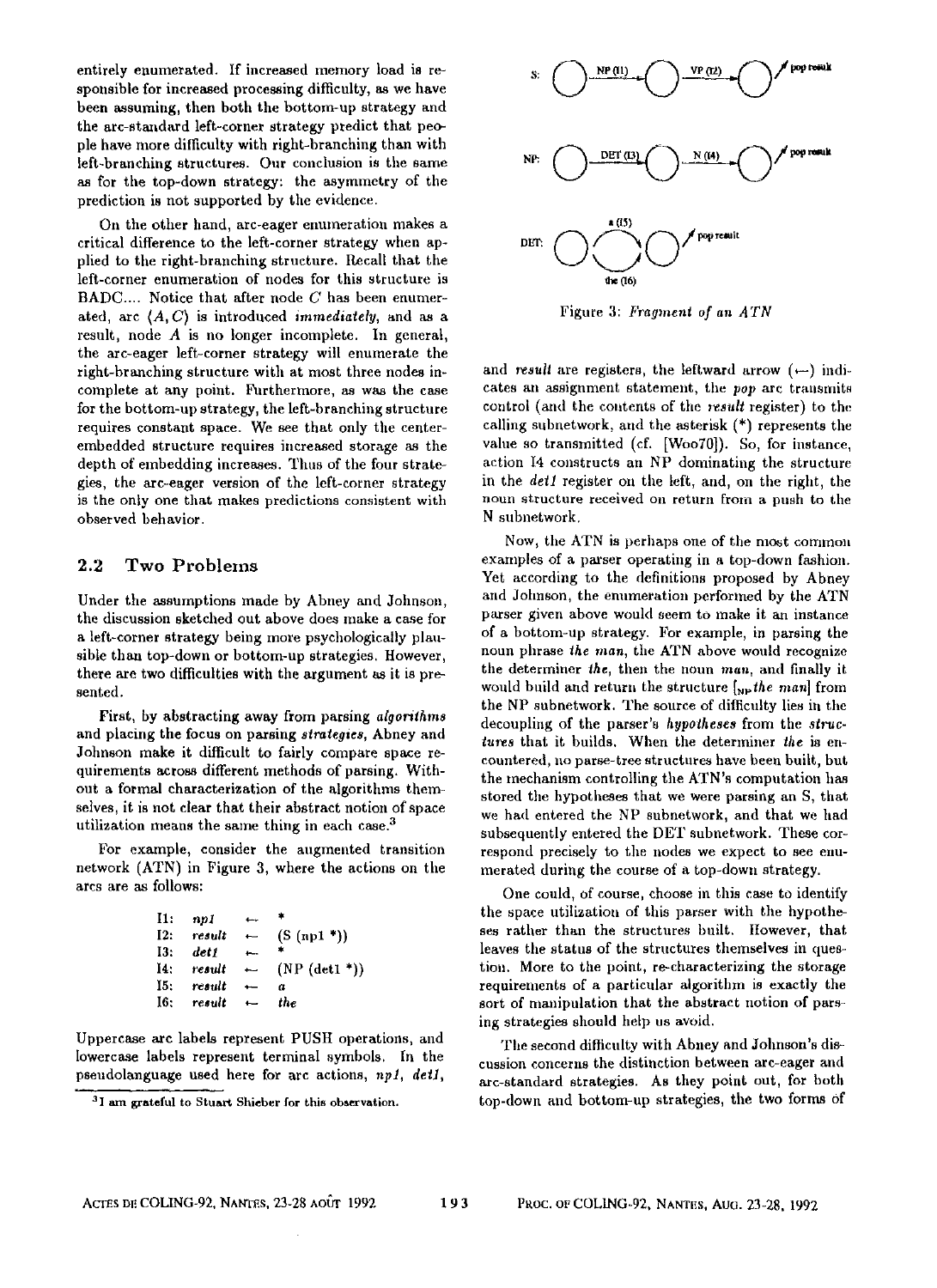arc enumeration are indistinguishable. In addition, left-corner parsing with arc-standard enumeration is, at least for the purposes of this discussion, virtually identical to bottom-up parsing, having no distinguishable effects either with respect to space utilization or even with respect to the hypotheses that are proposed.4 So it seems somewhat odd to introduce a distinction between "eager" versus "standard" when it turns out to distinguish only one of six possible combinations (topdown/eager, top-down/standard, etc.). The question of exactly what "eager enumeration" does would seem to merit further attention. We shall give it that attention shortly, in Section 4.

### **3 Comparing Automata**

Abney and Johnson's argument is largely an independent account quite similar to one made earlier in [JL83]. Here we present a brief summary of the argument as presented there. Johnson-Laird's presentation, though it encounters a difficulty of its own, turns out to complement Abney and Johnson's and to make clear how to solve the difficulties in both.

Following the standard description in the compilers literature (see, e.g., [ASU86]), Johnson-Laird adopts the definition of a *top-down* parser as one that operates by recursive descent: it begins with the start symbol of the grammar and successively rewrites the leftmost nonterminal until it reaches a terminal symbol or symbols that can be matched against the input. Parsing in this fashion, the parse tree is constructed top down and from left to right. A *bottom-up* parser builds the tree by working upward from the terminal symbols in the input string, constructing each parent node after all its children have been recognized. A *left.corner*  parser recognizes the left-corner of a context-free rule bottom-up, and predicts the remaining symbols on the right-hand-side of the rule top-down.

Johnson-Laird examines the psychological plausibility of parsers, not parsing strategies, but otherwise his argument is very much the same as the discussion in the previous section. He concludes that the symmetry of human performance on left- and right-branching structures counts against the top-down and bottom-up parsers, and that the left-corner parser is a viable alternative that appears to be consistent with the evidence. He then provides a more formal characterization of the various parsers by expressing each as a push-down automaton (PDA). Such a characterization immediately

remedies the first difficulty we found in [AJ91]: the formal specification of each parsing algorithm permits us to express space utilization uniformly in terms of the automaton's stack.

The top-down and bottom-up automata behave exactly as we would expect. The stack of the bottomup automaton never grows beyond a constant size for left-branching constructions, but is potentially unbounded for center-embedded and right-branching constructions. The top-down automaton displays the opposite behavior, the size of its stack size being bounded only for right-branching constructions.<sup>5</sup>

Of particular interest is Johnson-Laird's construetion of a PDA for left-corner parsiug, which we consider in more detail. The stack alphabet for the left-corner PDA includes not only terminal and non-terminal symbols from the grammar, but also special symbols of the form  $[X Y]$ , where X and Y are nonterminals. The first symbol in such a pair represents the top-down prediction of a node, and the second a node that has been encountered bottom-up. The use of these pairs permits a straightforward combination of left-corner prediction, which is bottom-up, and top-down prediction and matching against the input in the style of a topdown automaton.

Here we consider an extremely simple left-corner automaton, constructed from a grammar having the following productions:

| (1) | S   | $\rightarrow$ | NP VP       |
|-----|-----|---------------|-------------|
| (2) | ΝP  | $\rightarrow$ | John   Mary |
| (3) | VP. | وسد           | V NP        |
| (4) | v   | ---           | likes       |

The rules of the automaton are as follows:

|                | Input   | Stack     | New top of stack                |
|----------------|---------|-----------|---------------------------------|
|                | John    |           | John                            |
| 2              | Mary    | .         | Mary                            |
| 3              | likes   |           | . likes                         |
| $\overline{4}$ | ignored | . X John  | $\ldots$ [X $NPI$               |
| 5              | ignored | X Mary    | IX NP                           |
| 6              | ignored | . X likes |                                 |
| 7              | ignored | IX NPI    | $[X \overline{S}]\overline{VP}$ |
| 8              | ignored | IX V      | $\ldots$ [X VP] NP              |
| 9              | ianored | xх        |                                 |

The top of the stack is at right, and rules 4-9 are actually schemata for a set of rules in which X can be replaced by each of the nonterminals (S, NP, VP, and V). The parser begins with S on top of the stack, and a string has been successfully recognized if the stack is empty and the input exhausted.

<sup>\*</sup>Although top-down filtering can be added (see, e.g., [PS87, p. 182]), Schabes (personal communication) points out that leftcorner parsing with top-down filtering is essentially the same as LR parsing. Top-down filtering **restricts the** non-determinlstic choices made by the parser, bat does not affect the bottom-up construction **of the parse tree along a single** computation path.

 $5$ The analysis being straightforward, we omit the details here; **for** n complete discussion of the construction of PDAs for topdown and bottom-up parsing, see [LP81, §3.6].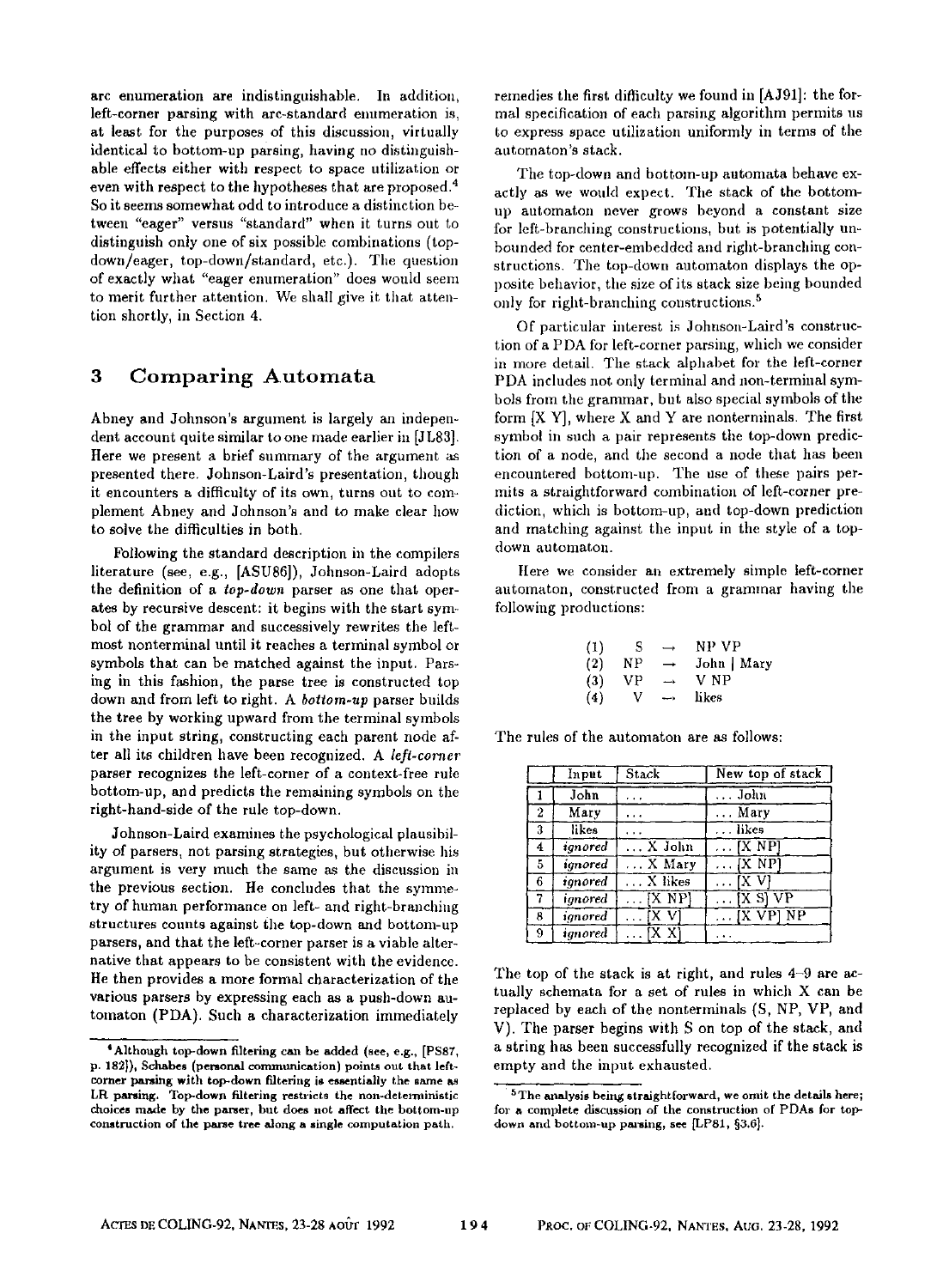

Figure 4: *Distinguishing the top-down view of a node b'om the bottom-up view* 

Rules 1-3 simply introduce texical items onto the stack as they are scanned. Rules 4-6 represent bottomup reductions according to the lexical productions of the grammar (productions (2) and (4)); for example, rule 4 states that if a constituent X has been predicted top-down, and the word *John* is scanned, we continue seeking X top-down with the knowledge that we have identified an NP bottom-up. Rules 7 and 8 implement left-corner prediction: if the left-corner node of a rule has been recognized bottom-up, then we hypothesize the parent node in bottom-up fashion and also predict the right siblings top-down. For example, rule 8 states that if a V has been recognized bottom-up, we should hypothesize that a VP is being recognized and also predict the remainder of the VP, namely an NP, top-down. Finally, rule 9 pops a symbol off the top of the stack if we have predicted a constituent X top-down and then succeeded in finding it bottom-up.

In examining the behavior of this automaton for the sentence *John likes Mary,* a problem immediately becomes apparent. The contents of the stack at each step during the parse are as follows:



As the sentence  $-$ - a right-branching structure  $$ is recognized, we find that the stack is accumulating symbols of the form [X X]. It is clear that as the depth of right-branching increases, the number of stacked-up symbols of this form will also increase, without upper bound. Why is this happening?

Let us distinguish between the top-down "view" of a node and the bottom-up (left-corner) "view" of that node. Figure 4 makes this distinction explicit: the VP predicted top-down by the rule  $S \rightarrow NP VP$  is distinct from the VP predicted in left-corner fashion using  $VP \rightarrow V \ NP$ . These are, in fact, precisely the two VPs

in the symbol [VP VP]. Now, *enumerating* the arc between VP and S in the final parse tree is equivalent to *identifying* these two views (dotted ellipses in the figure). As long as we have not identified the two views of VP as the same node, the arc is not enumerated --- and the parent S remains *incomplete* in the sense defined by Abney and Johnson, It is rule 9 in the automaton that effects this identification: popping [VP VP] amounts to recognizing that the top-down view and the bottom-up view match. Since the operation of the automaton prevents the symbol from being popped until the bottom-up view has been completed, it is clear that this automaton implements an *arc-standard* strategy rather than an arc-eager one. Hence it is not surprisiug that the antomaton fails to support Johuson-Laird's argument: far from being bounded, the stack of such automaton can grow without bound as the depth of right-branching increases.

# **4 Arc-eager Enumeration as**  Composition

### 4.1 An Easy Fix...

To summarize thus far, [AJ91] and [JL83] present two forms of the same argument, but each presentation suffers from a central shortcoming. Abney and Johnson, discussing parsing strategies rather than parsers, fail to characterize top-down, bottom-up, and left-corner parsing in a way that permits a fair comparison of space utilization. Johnson-Laird, formalizing parsers as push-down automata, provides a characterization that clearly defines the terms of the comparison, but his leftcorner automaton lacks the properties needed to make the argument succeed.

Modifying the left-corner automaton so that it performs arc-eager enumeration is straightforward. As discussed toward the end of the previous section, "attachment" of a node X to its pareut occurs when the symbol IX X], representing the top-down and bottom-up views of that node, is removed from the stack. In order to attach the node (i.e., enumerate the arc) eagerly, we should pop the symbol as soon as it is introduced. For the automaton in the previous section, this amounts to augmenting rule schema 8 with the rule

| Innut   | Stack |  | New top of stack |
|---------|-------|--|------------------|
| ionored |       |  |                  |

and, in general, augmenting the rules of left-corner prediction so that symbols of the form [X X] are not introduced obligatorily.

It is easy to show that the automaton, modified in this fashion, requires only a finite stack for arbitrarily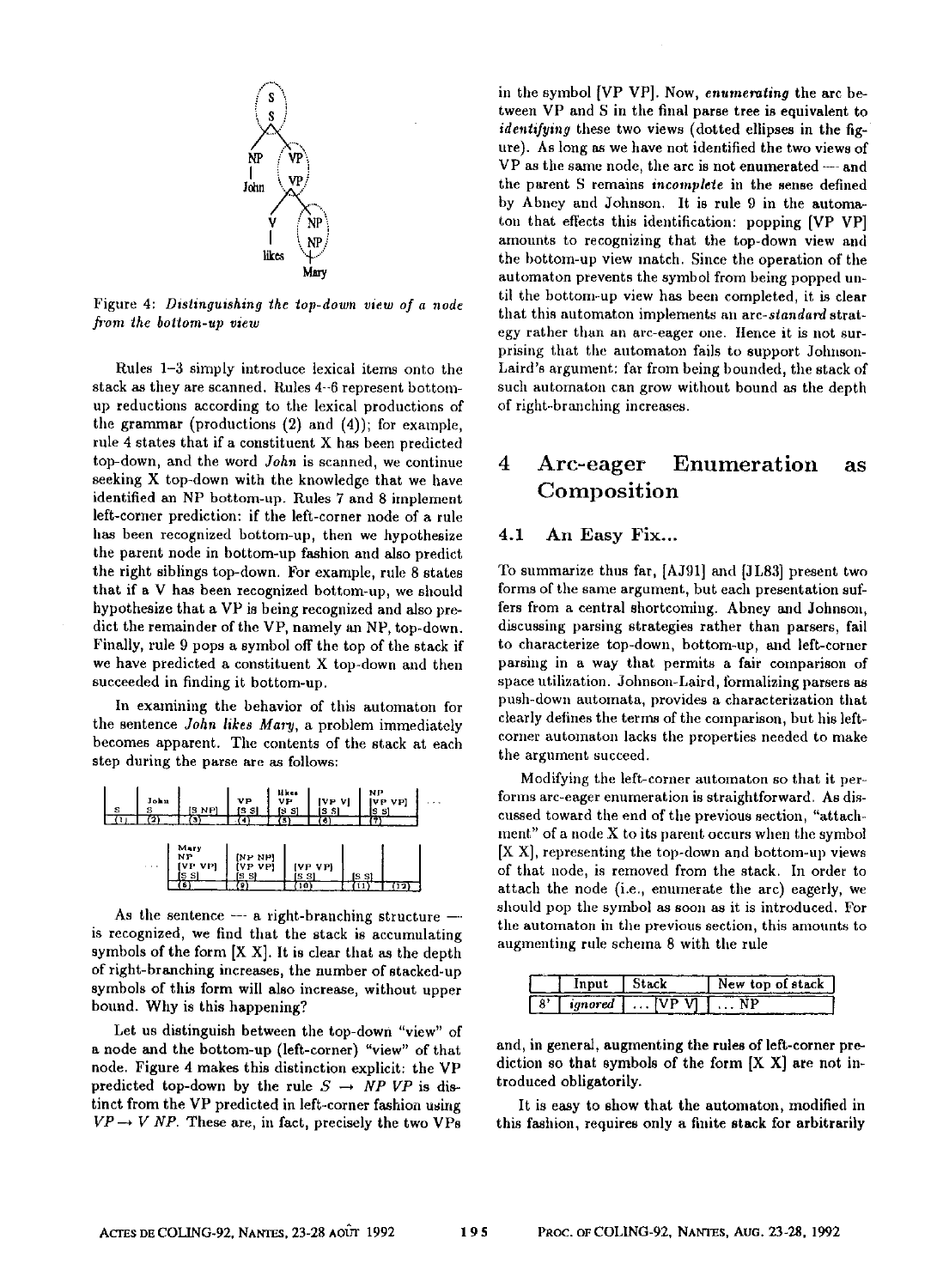$$
\frac{\langle B_1 \longrightarrow \gamma_1 \cdot \rangle \dots \langle B_k \longrightarrow \gamma_k \cdot \rangle}{\langle A \rightarrow B_1 \dots B_k \cdot \rangle} \qquad \frac{\langle A \rightarrow B_1 \dots B_k \rangle}{\langle B_1 \rightarrow \gamma_1 \rangle \dots \langle B_k \rightarrow \gamma_k \rangle}
$$

Figure 5: *Inference-rule* characterization of bottom*up reduction step (left)* and top-down prediction step *(,~ght).* 

deep left- and right-branching constructions, but requires increasing stack space for center-embedded constructions as the depth of embedding increases. Thus we have succeeded in presenting a *complete* version of the argument in [AJ91] and [JL83] in the sense that

- 1. top-down, bottom-up, and left-corner parsing are characterized in a formally precise way,
- 2. the chaxacterizations are abstract, in the sense that the logic of the algorithms (in the form of nondeterministic push-down automata) is separated from their control (namely the control of how the automata's nondeterministic choices are made),
- 3. the notion of space utilization (namely stack size) is the same for each case, permitting us to make a fair comparison, and
- 4. the conclusion, as expected, is that top-down and bottom-up parsing both make incorrect predictions, but a form of left-corner parsing is consistent with the apparent behavior of the human sentence processing mechanism.

### 4.2 ...and its Implications

The import of the "fix" in the previous section is not simply that the automaton can be made to display the appropriate behavior. It is that the "arc-eager" enumeration strategy is a different (and perhaps misleading) description of a purser's ability to perform *composition* on the structures that it is building.

If we describe the parsers as sets of inference rules rather than automata,<sup>6</sup> the inference permitting arceager enumeration in the left-corner parser turns out to be a rule of composition:  $A \rightarrow \alpha \cdot B$  and  $B \rightarrow \beta \cdot \gamma$ can be composed to form the dotted item  $A \rightarrow \beta \cdot \gamma$ . For instance, the effect of rule 8' is to predict  $VP \rightarrow$  $V \cdot NP$  from  $V$ , and then immediately compose this new item with  $S \rightarrow NP \cdot VP$ . Equivalently, the rule first predicts the VP structure in Figure 4 from the V (giving us [VP VP], corresponding to the two VP nodes the figure), and then immediately identifies the lower VP node with the upper one (which removes [VP VP]), leaving just an S structure that lacks an NP.

In contrast, even if one were to add a rule of composition to the inferential description of top-down and bottom-up parsers, it would have no effect. Neither the top-down nor the bottom-up parser ever *introduces a*  configuration in which the A constituent and B constituent are both only partially completed (and thus can be composed). Instead, these parsers rewrite the entire right-hand side of a rule at once (see Figure 5). In order for a rule of composition to be relevant, it is necessary that the parser introduce both the top-down view of a constituent (e.g. B in  $A \rightarrow \alpha + B$ ) and the bottom-up view of that constituent (e.g. B in  $B \to \beta \cdot \gamma$ ) so that they may later be identified. Unlike top-down and bottom-up parsers, a left-corner parser meets this criterion.

By presenting a complete version of the argument in [AJ91] and [JL83], we have essentially re-discovered proposals made by Puhnan [Pu185, Pul86] and Thompson *et al.* [TDL91]. Both propose parsers with leftcorner prediction and a composition operation added. Pulman motivates his parser's design on grounds of psychological plausibility, though he does not present a complete version of the argument discussed here. Thompson et *al.* are motivated by issues in parallel parsing. In addition, we should note that Johnson-Laird introduces a parser with a composition-like operation later in his discussion, though outside the context of a formal comparison among parsing methods.

Abney (personal communication) points out that, though psychologically plausible in terms of the space utilization argument we have discussed, the automaton presented here may nonetheless fail to be plausible because of its behavior with regard to local ambiguity. If we opt to compose whenever possible (e.g., always preferring rule 8' to rule 8 when  $X = VP$ ), which seems natural, then left-recursive structures will lead  $to$  counterintuitive results  $-$  for example, in processing (2), the automaton will prefer to attach the NP *the cat as* the object of the verb, rather than waiting for the full NP *the cat's dinner.* 

2 John prepared [[the cat]'s dinner].

More generally, as Abney and Johnson discuss, there is a tradeoff between storage, which is conserved by strategies that perform attachment "eagerly," and ambiguity, which is avoided by deferring attachment until more information is present to resolve it. On the basis of the observations we have made here, it appears that this tradeoff is expressed most naturally not in terms of a comparison between different parsing strategies, but rather in terms of the criteria for when to *invoke a*  composition operation that is available to the parser.

 $<sup>6</sup>$  Two descriptions that are formally equivalent.</sup>